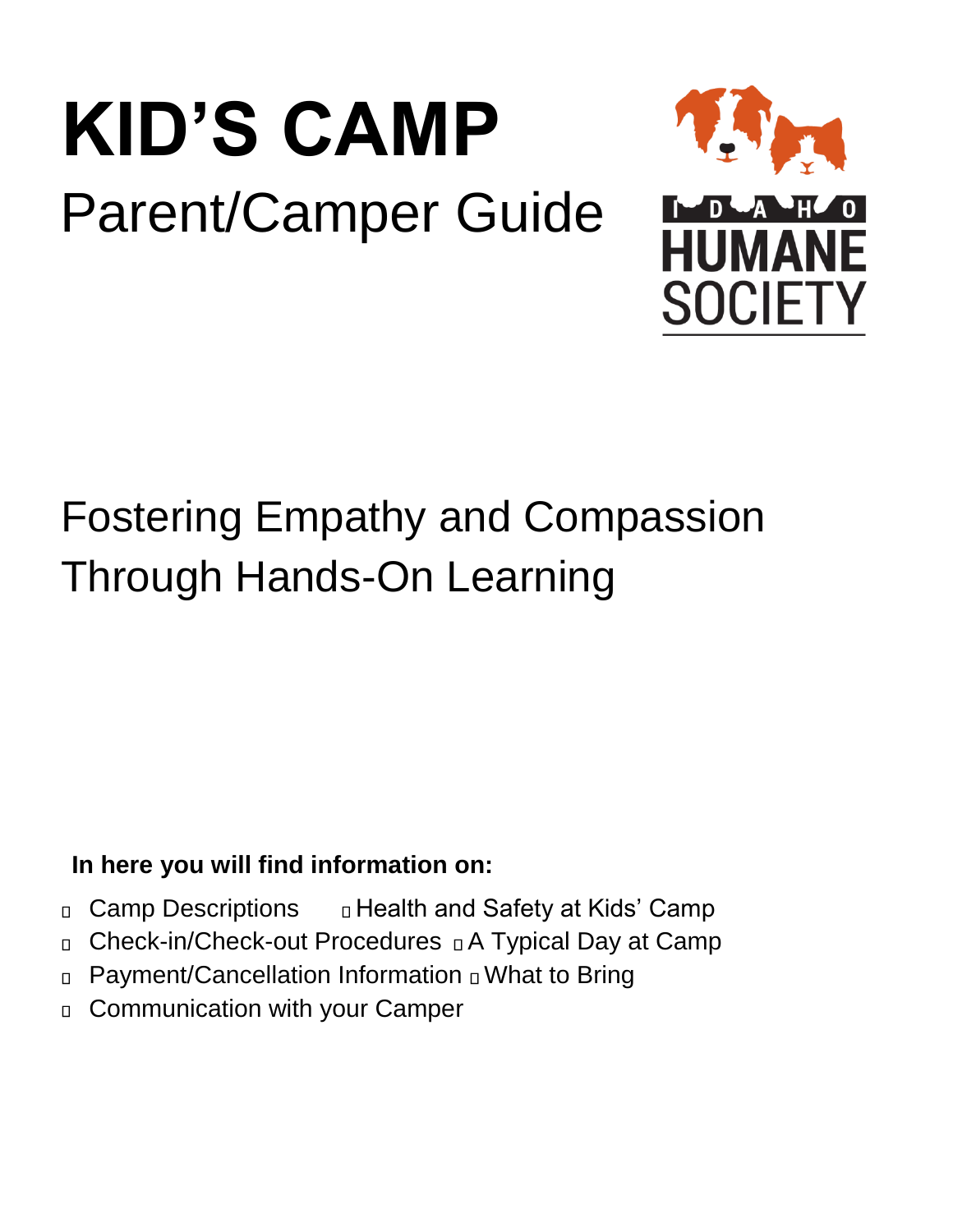## Welcome to Kid's Camp

Thank you for choosing the Idaho Humane Society's Kid's Camp! Humane Education is a crucial component of the Idaho Humane Society's mission to advocate for the welfare and responsible care of animals, protect them from neglect and cruelty, and promote humane awareness and compassion. We strive to share the shelter's mission and programs as well as teach younger generations about humane care for pets and safety around animals.

This packet was created to help prepare both you and your child for a week at the Idaho Humane Society. We look forward to welcoming your child to Kid's Camp.

#### **CAMP DESCRIPTIONS**

#### Break Camps

Break camps run two-days and are project intensive. Snacks are included but campers will need to pack a lunch.

#### Summer Camps

#### *World of Pets*

Ages 5-7. In the World of Pets, campers learn about responsibility and animal safety. Campers will get hands-on experience and learn care of their household pets.

#### *Animals in Our Community*

Ages 8-10. There are so many different kinds of animals within our Treasure Valley. Come and learn about the critters we live with and people who help them.

#### *Shelter Helpers*

Ages 11-12: For those who would like to volunteer at the Idaho Humane Society, this is for you. Come learn the behind the scenes of the shelter and learn how you can help. This group is very heavy in community service and leadership*.*

## WHO DO I CONTACT?

Mikaela Jorgenson Humane Education Coordinator

#### **EMAIL:**

| education@idahohumanesociety.org |                            |
|----------------------------------|----------------------------|
|                                  | <b>PHONE:</b> 208-377-1716 |
| -------                          |                            |

**ADDRESS:** 1300 S Bird St. Boise, ID 83709

www.idahohumanesociety.org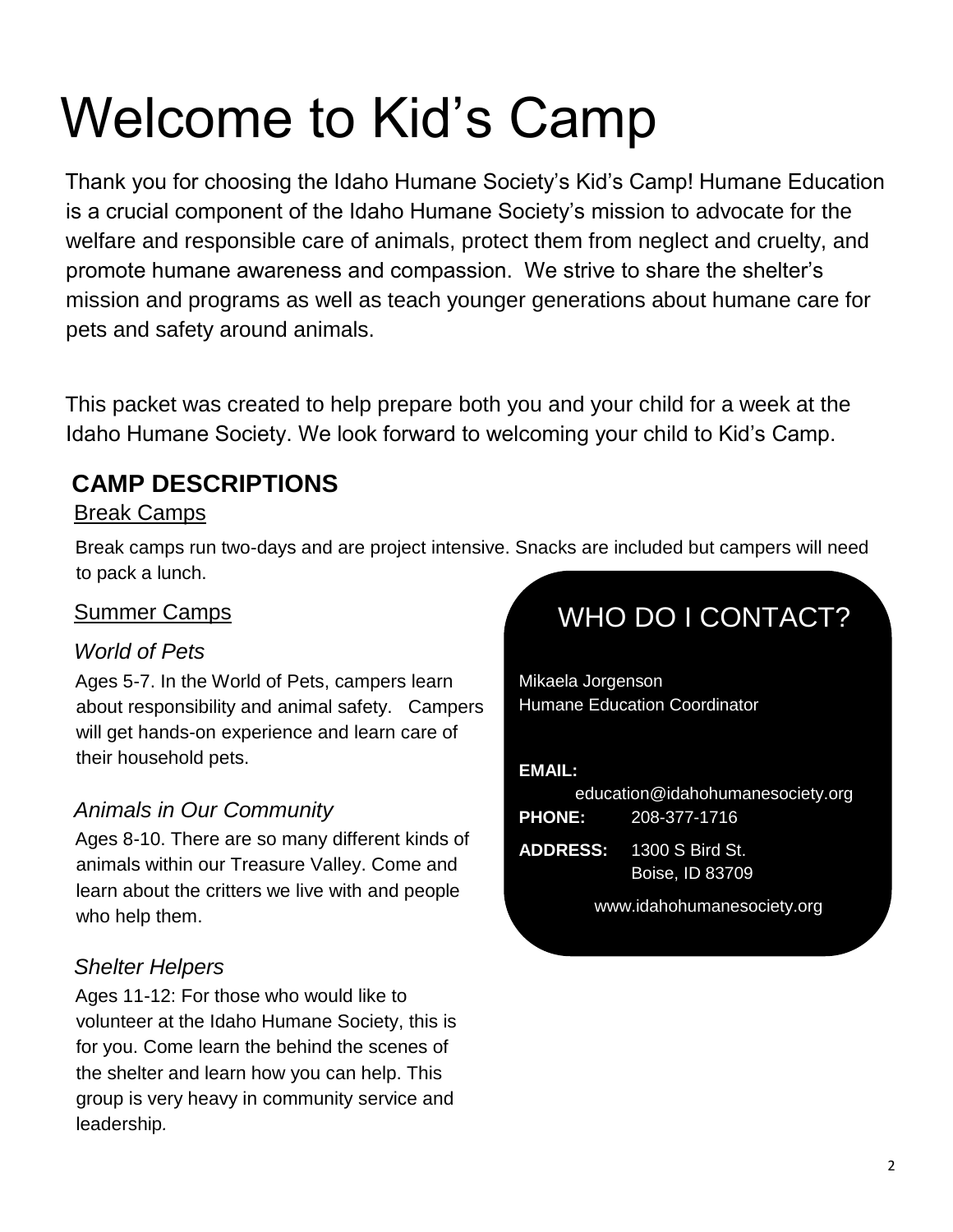## CHECK-IN PROCEDURES

Parents will need to bring their child to the Education Classroom each day for check in.

#### **Times and Locations**

Check in begins no earlier than 8:45AM each day. Parents will need to bring their child to the north side of the shelter.

*\*\*\*Please do not use the main shelter entrance, as the main shelter will be closed at this time.* 

## HEALTH AND SAFETY

Safety is our number one priority at camp. We love all of the animals at the Idaho Humane Society, but unlike our family pets at home we do not know all of our animals' fun quirks. Please talk to your camper about being respectful of the rules of camp.



*Changes to authorized pick-ups must be made at check-in.*

### HEALTH FORMS

A health form will need to be completed for every camper. You can find the health form by logging into your registration account and completing it. All health forms must be completed 7 days prior to camp. This gives us time to follow up on anything noted in the form.

## CHECK-OUT PROCEDURES

All authorized persons MUST bring a photo ID to check-out. Only those persons listed will be permitted to release your child from Kid's Camp staff. Parents/Guardians MUST be listed on the check-out authorization as well.

#### **Times and Locations**

Check-out begins at 3:30pm each day. Please check out your camper from the Education Classroom.

Extended day options are available at the time of registration. Extended day options are an additional \$20/day, and you will be allowed to pick up your child anytime between 4pm & 5pm from the Education Classroom.

### MEDICATIONS

Medications are any substance a person takes to maintain and/or improve their health. This includes vitamins and natural remedies.

We understand that your camper may need to take medications at some point during camp. If possible, please have them take their medications before they come to camp in the morning.

Our shelter does not have a nurse on site. However, the Humane Education Coordinator does maintain First Aid/CPR/AED certification at all times. If your child does need to take medications during the day, please contact the Education Coordinator. Your camper must be able to administer their medications themselves under the supervision of the Humane Education Coordinator.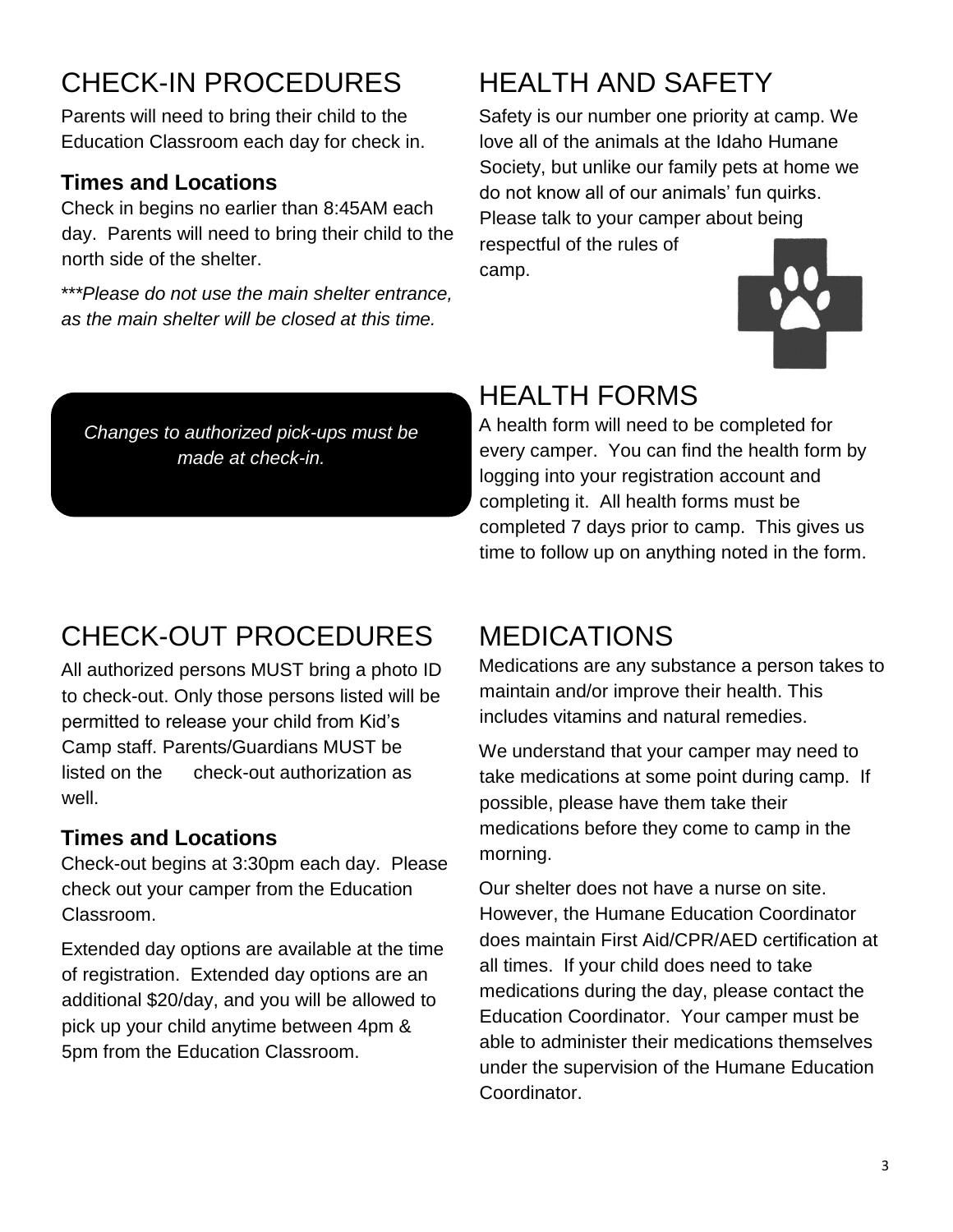*\*\*\*This includes all over the counter medications.* 

## PAYMENTS

All camp tuition must be paid in full by the first day of camp. Payment plans can be set up by logging into your registration account.

If payment is not received, your registration may be cancelled and your payments forfeited.

If you have extenuating circumstances please contact the camp at 208-377-1716

If you need to get information relayed to your camper please contact the Education Coordinator either by email or phone. They will be happy to relay the information to your camper.

Photos will be taken during your camper's time at Kid's Camp. You will receive access to the photos at the end of the week via email.



## LOST AND FOUND

Transfers or changes from the original registration are based on availability.

## CANCELLATIONS

#### *All cancellations must be made in writing.*

Full refund minus the processing fee will only be issued for cancellations made in writing at least 14 days prior to the start of camp. No refund will be issued for cancellations made 13 days or less prior to the start of camp.

The Idaho Humane Society is not responsible for lost or stolen items. To avoid lost items, be sure to label everything with your camper's first and last name.

Lost and found items found during will be placed on a table for campers and parents to see each day.



### **COMMUNICATION**

We want campers to be able to experience camp and make new friends. Please not send phones, gizmos, or any electronics to camp. We are not responsible for items lost or stolen.